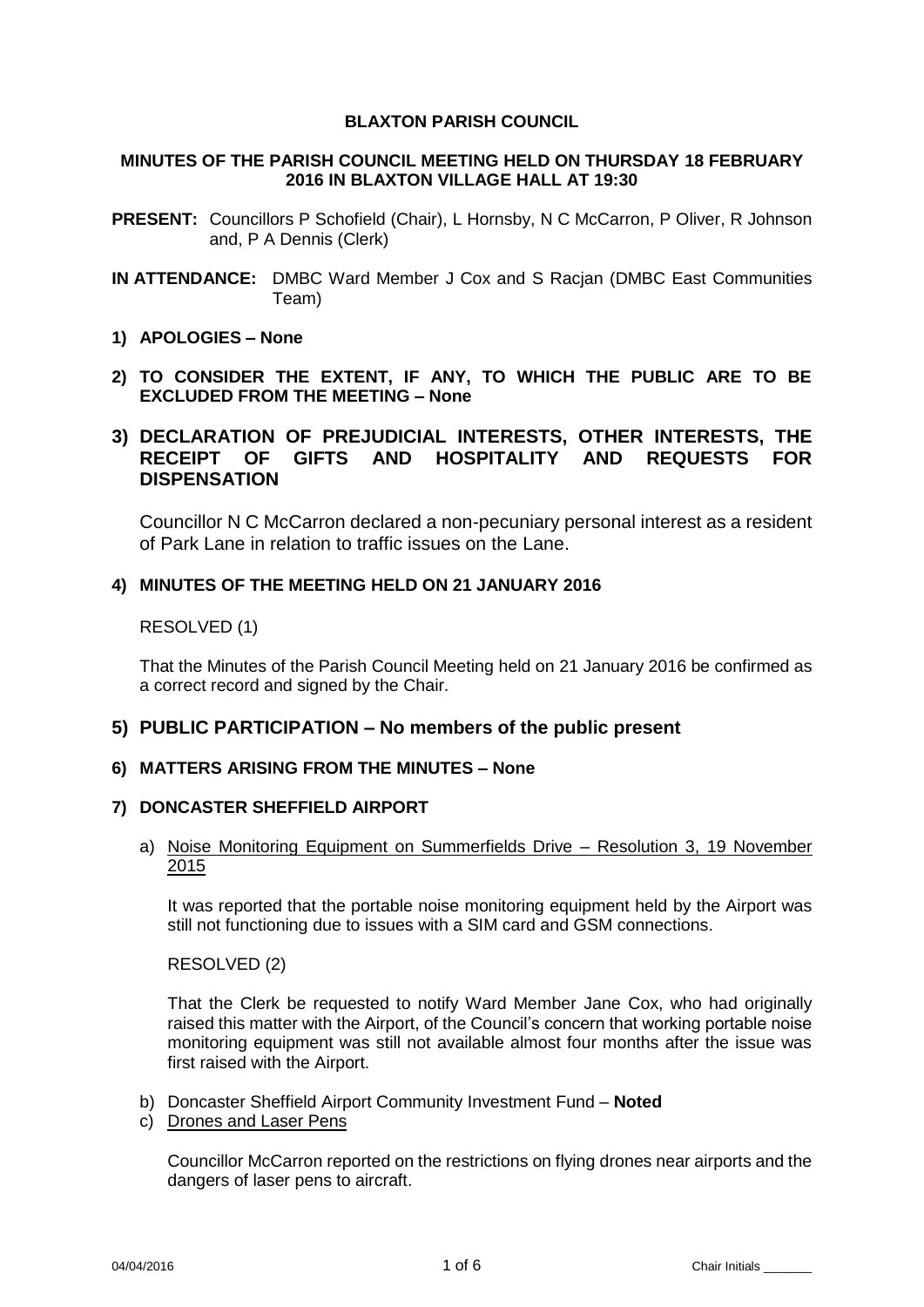RESOLVED (3)

That the reports be noted.

# **8) POLICING ISSUES**

a) New – Community Safety Meetings (CSMs) – **Noted**

# **9) DMBC EAST AREA COMMUNITIES TEAM ISSUES**

a) Dog Fouling – Resolution 3

Ward Member Jane Cox, Communities Officer Stephen Racjan and the Clerk reported on actions being taken by DMBC to deal with the problem of dog fouling. DMBC had appointed Contractors to target persistent fouling, record the occurrences and speak to dog owners. Fines would be issued if owners fail to pick up.

RESOLVED (4)

That the report be noted.

b) Loose Horses

RESOLVED (5)

That it be noted that all occurrences of loose horses on public land should be reported to DMBC on 01302 736000.

c) Communities Officer Report

Stephen Racjan reported that Leger Homes would be undertaking fencing work at properties on Blue Bell Court in the near future and; that he was in touch with groups who use the Village Hall with a view to seeing if they could benefit from small grants to improve and promote their activities.

RESOLVED (6)

That the report be noted.

#### **10) WARD MEMBERS REPORT**

a) Planning Approval 15/02005/FUL – Signage at 62 Park Lane

The Council was asked for suggestions about the signage at 62 Park Lane to indicate that the gate could be opened if closed. During the discussion it was noted that it would be better if the sign(s) were located in a place where they would be visible whether or not the gate was open.

RESOLVED (7)

That it be suggested to DMBC that, in addition to the existing sign which reads 'Turning is Permitted Please Drive Carefully' an additional sign reading 'Open Gate if Necessary and Close After Use' be added.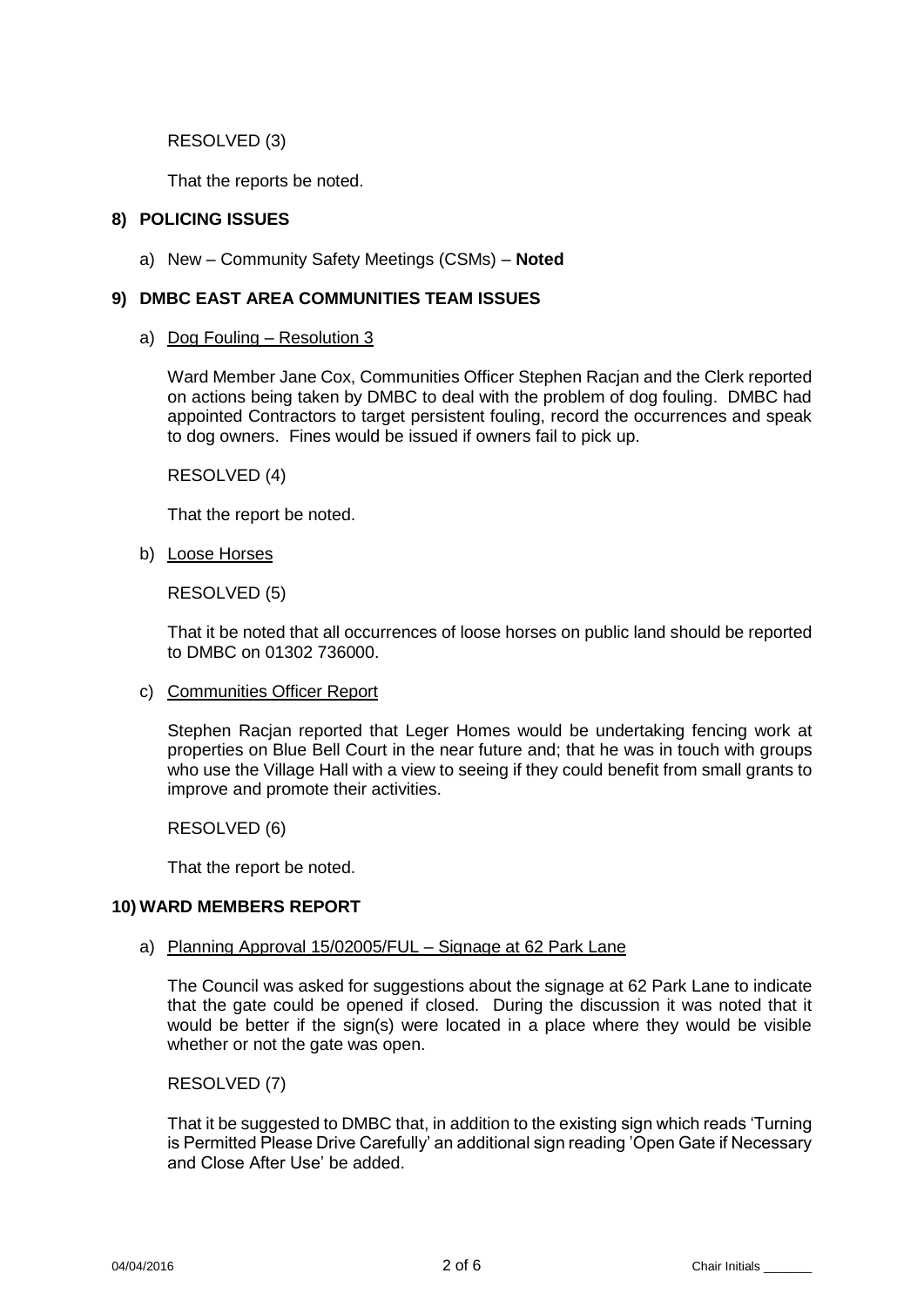### b) Planning Approval 15/02005/FUL – Signs along Park Lane to indicate that Turning is available

Councillor J Cox reported that there was no specifically approved highway sign to meet the requirement that drivers be given advance notification that turning was available at the end of Park Lane and that it was unnecessary to reverse along the lane.

RESOLVED (8)

That the report be noted and that Councillor Cox be asked to confirm if this meant that no signs could be placed on the highway and the legality of residents displaying consistently worded signs on their own property to indicate the availability of a vehicle turning place.

## **11) ACCOUNTS & FINANCIAL MATTERS**

### a) Payments – 18 February 2016

RESOLVED (9)

That the following payments authorised on 18 February 2016 be approved:-

| <b>Payee/Invoice No</b>              | <b>Description</b>                                                 | <b>Net</b> | <b>VAT</b>   | <b>Total</b> |
|--------------------------------------|--------------------------------------------------------------------|------------|--------------|--------------|
| Xmas Direct (CCTC Ltd)<br>XS00186783 | 60 Metres Xmas Lights (600)                                        | 114.05     | 22.81        | 136.86       |
| Viking - 924114                      | 3 HP364XL Black inks                                               | 37.47      | 7.49         | 44.96        |
| Need A Hand $-$ 1641                 | Top and Trim trees on Memorial, remove<br>arisings - 01/02/16      | 75.00      | 0.00         | 75.00        |
| N C McCarron                         | HP Ink Cartridge and Ream A4 White                                 | 13.48      | 2.70         | 16.18        |
| P A Dennis                           | Salary February 2016                                               | 360.26     | 0.00         | 360.26       |
| P A Dennis                           | Office, Telephone, Broadband Allowance<br>February 2016            | 23.60      | 0.00         | 23.60        |
| P A Dennis                           | Reimbursement for 1&1 Website Hosting<br>costs 08/02/16 - 08/03/16 | 19.99      | 4.00         | 23.99        |
| <b>HMRC</b>                          | Month 11 Contributions                                             | 91.40      | 0.00         | 91.40        |
|                                      |                                                                    |            | <b>Total</b> | 772.25       |

- b) Bank Reconciliation January 2016 **Noted**
- c) Balances against Budgets to 13 February 2015 **Noted**
- d) Periodic Audit by Members to 31 October 2015

RESOLVED (10)

That it be noted that Councillors Hornsby and Oliver had examined the accounts to 31 October 2015 and found the records to be satisfactory.

e) The Queen's 90th Birthday Beacons – Resolution 17

Further discussion took place on acquiring a beacon and arranging a celebration in April to mark the Queen's 90th birthday.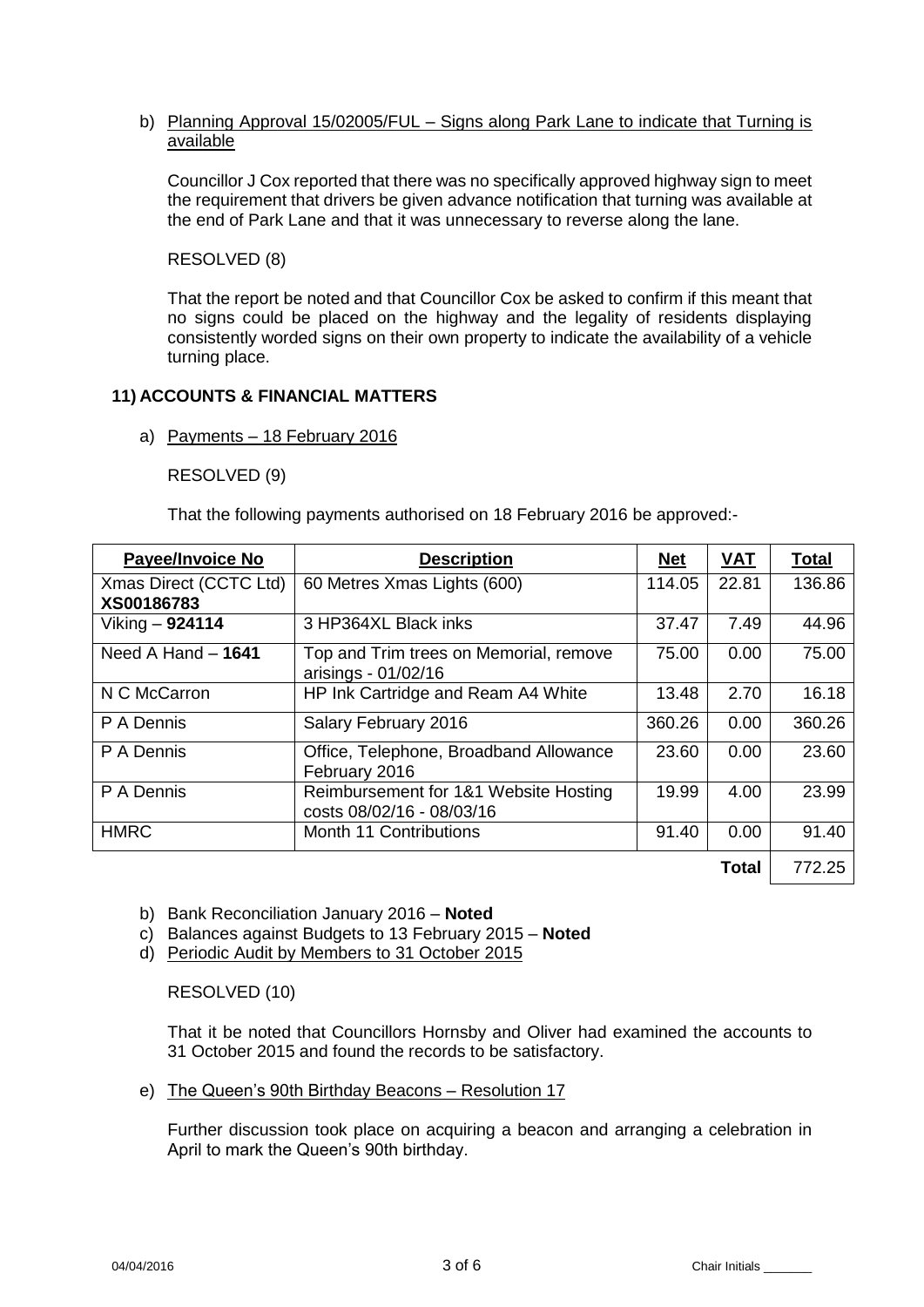RESOLVED (11)

That no action be taken to obtain a beacon or arrange an event in April but that the possibility of an event in June be considered at the March or April meeting.

#### f) War Memorial Wreath Retention System

RESOLVED (12)

That it be noted that the wreath retaining system had just been installed on the War Memorial and it was agreed that Members would inspect the Memorial.

## **12) ARMISTICE PROTOCOL**

It was reported that in view of recent changes, including the establishment of ATC 558 Finningley Squadron and the possible issues with Police cover for the Remembrance Sunday Parade, it would be appropriate to review the Armistice Protocol with other partners.

RESOLVED (13)

That Councillor Hornsby be requested to liaise with partners with a view to producing recommendations for revisions to the Armistice Protocol.

### **13) PLANNING**

- a) DMBC Planning Applications **None**
- b) Planning Application 15/01057/REMM Land At Station Road Blaxton Doncaster DN9 3AQ – Possible use of Section 106 Funds Resolution 12

RESOLVED (14)

That it be noted that a response to the request dated 8 February 2016 for comment on this issue to Jo Miller, DMBC Managing Director, had been referred to Pat Hagan, Communities Head of Service, and was being dealt with by Nicola Elliot, Planning Officer.

RESOLVED (15)

That the Clerk be requested to work towards producing costings for projects which would benefit Blaxton Playing Field.

- c) Misson Springs Fracking Updates **Noted**
- d) Environment Agency Consultation for an onshore oil and gas exploratory operations permit at Misson Springs – **Noted**
- e) **Misson Springs Planning Application F/3321 (1/15/1034/CDM)** Installation of Groundwater Monitoring Boreholes in four separate locations and siting of mobile staff welfare facilities – Resolution 11

RESOLVED (16)

That it be noted that the Parish Council objection to Application ES/3379, relating to the development of two exploratory hydrocarbon drill rigs at Misson Springs, on the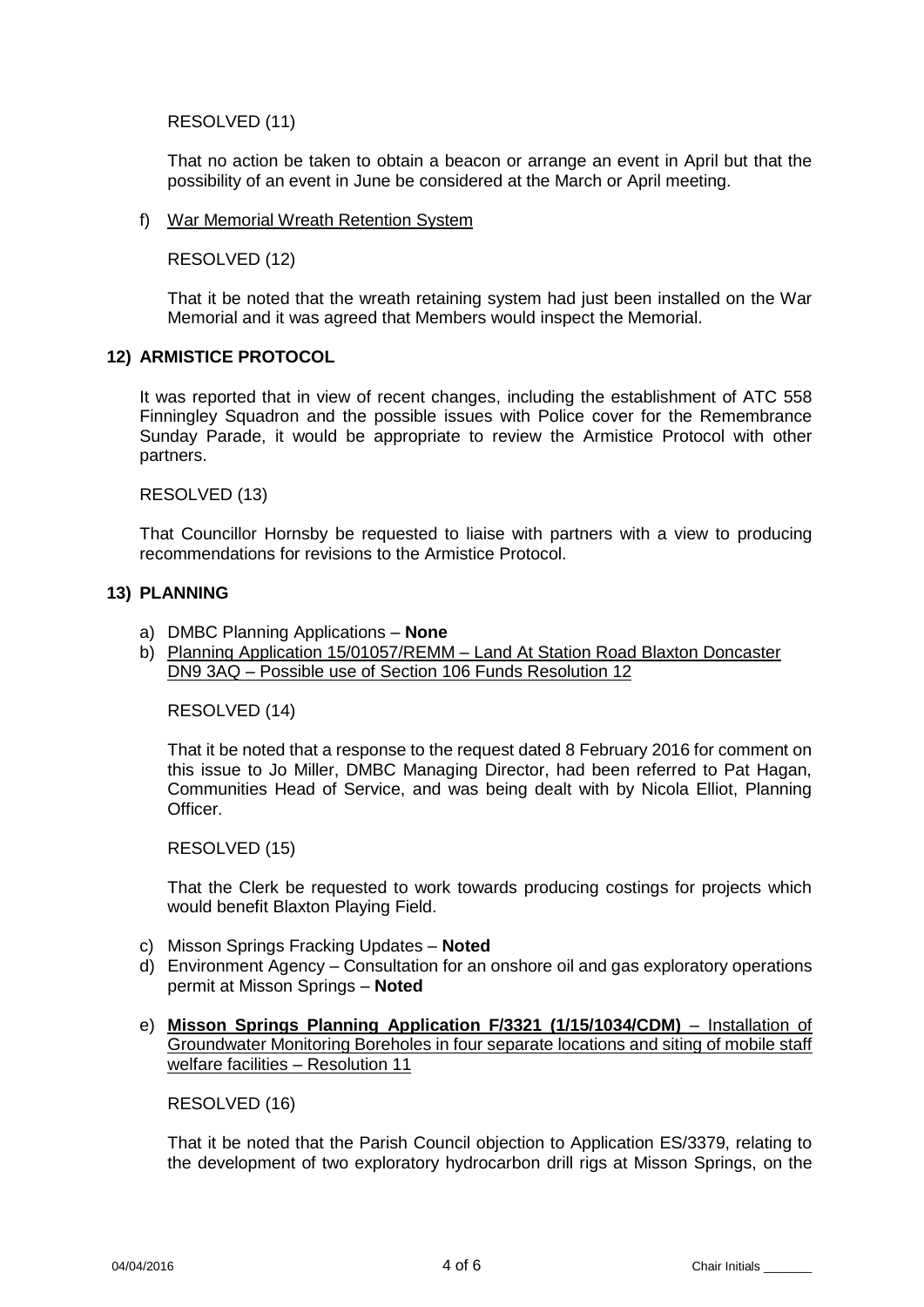grounds of traffic flow along the B1396 was still to be considered by Nottinghamshire County Council.

- f) Nottinghamshire Minerals Local Plan Submission Draft Consultation 15 February 29 March 2016 – **Noted**
- g) Summerfields Estate Green Space **Noted**

### **14) CHAIR'S REPORT**

The Chair reported on the removal of wreaths from the Memorial and attendance at the DMBC Cabinet meeting when the allocation of Section 106 funds towards the new Pavilion on the Joint Playing Field was approved.

RESOLVED (17)

That the report be noted.

### **15) BLAXTON PLAYING FIELD**

a) Grass Cutting Contract 2016

RESOLVED (18)

That the quotation for grass cutting on Blaxton Playing Field of £35.31 per cut on 12 occasions during 2016 from Glendale Countryside be accepted.

b) Fencing

RESOLVED (19)

That the Clerk be requested to obtain guidance on appropriate fencing for Blaxton Playing Field and seek quotations.

#### **16) BLAXTON VILLAGE HALL – No issues**

#### **17) JOINT PLAYING FIELD**

a) Minutes 27 January 2016 – **Noted**

### *The following item was discussed in camera: press and public were excluded due to the confidential nature of the business to be discussed*

b) Report on Consideration of Pavilion Tenders by Finningley Parish Council

Councillor Johnson reported that, following due diligence interviews with Contractors conducted by himself, Councillor Hornsby and Councillor Worsfold (Finningley PC), Finningley Parish Council had accepted a tender subject to reassurances to be clarified with the preferred Contractor by the aforementioned Councillors.

RESOLVED (20)

That the report be noted.